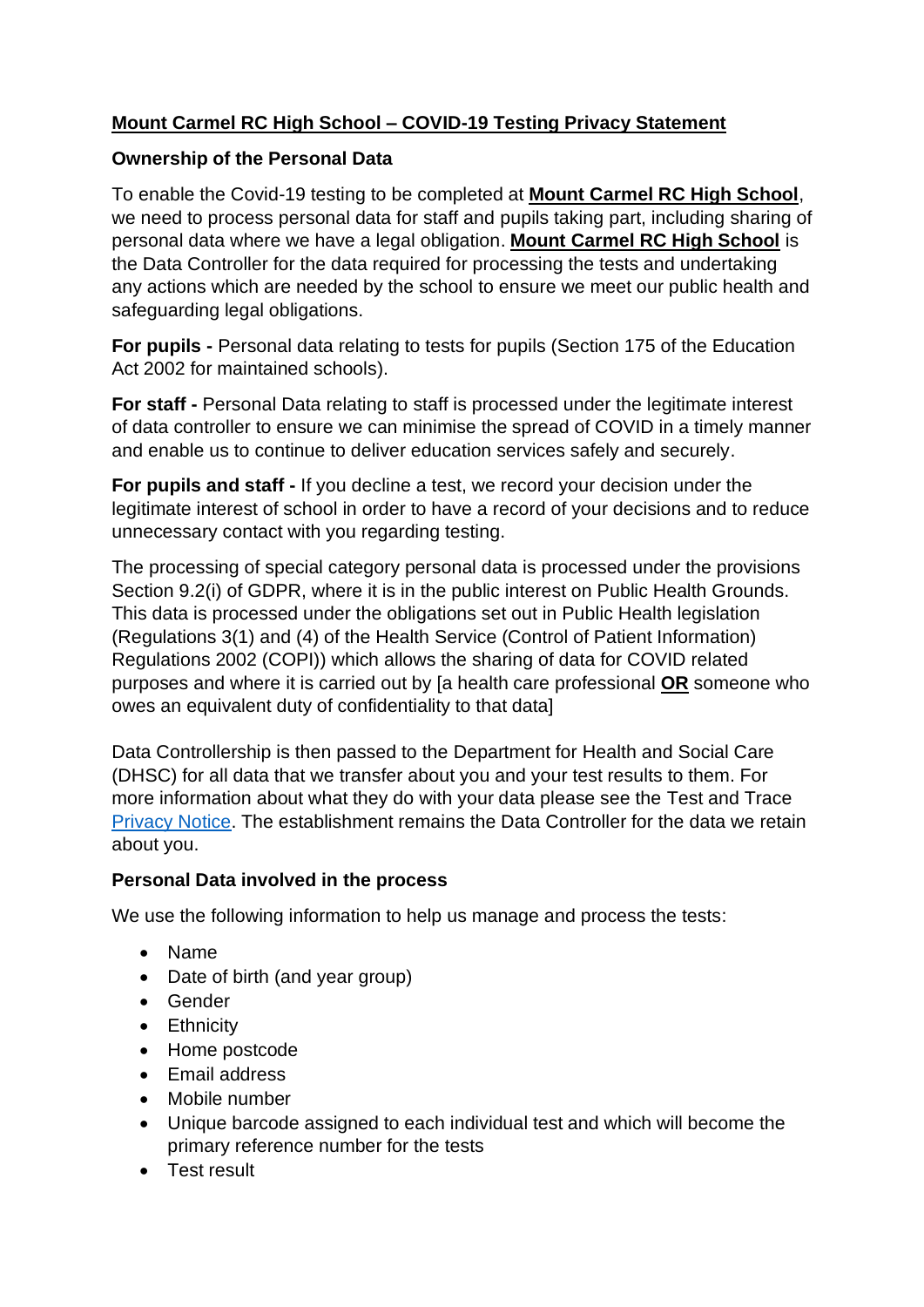• Parent/guardians contact details (if required)

We will only use information that is collected directly from you specifically for the purpose of the tests, even if you have previously provided us with this information.

#### **How we store your personal information**

The information will only be stored securely on local spreadsheets in school/college whilst it is needed. It will also be entered directly onto DHSC digital services for the NHS Test and Trace purposes. Schools/colleges will not have access to the information on the digital service once it has been entered.

### **Processing of Personal Data Relating to Positive test results**

The member of staff, pupil, student or parent (depending on contact details provided) will be informed of the result by the school/college and advised how to book a confirmatory test.

We will use this information to enact their own COVID isolation processes without telling anyone who it is that has received the positive test.

The information will be transferred to DHSC, who will share this with the NHS, GPs. PHE and the Local Government will use this information for wider test and trace activities as well as statistical and research purposes.

This information is processed and shared under obligations set out in Public Health legislation under Regulations 3(1) and (4) of the Health Service (Control of Patient Information) Regulations 2002 (COPI) which allows the sharing of data for COVID related purposes.

This information will be kept by the school/college for up to 14 days and by the NHS for 8 years.

### **Processing of Personal Data Relating to Negative test results**

We will record a negative result and the information transferred to DHSC, NHS. PHE and the Local Government who will use the information for statistical and research purposes.

This information is processed and shared under obligations set out in Public Health legislation under Regulations 3(1) and (4) of the Health Service (Control of Patient Information) Regulations 2002 (COPI) which allows the sharing of data for COVID related purposes.

This information will be kept by the school/college for up to 14 days and by the NHS for 8 years.

#### **Processing of Personal Data relating to declining a test**

We will record that you have declined to participate in a test and this information will not be shared with anyone.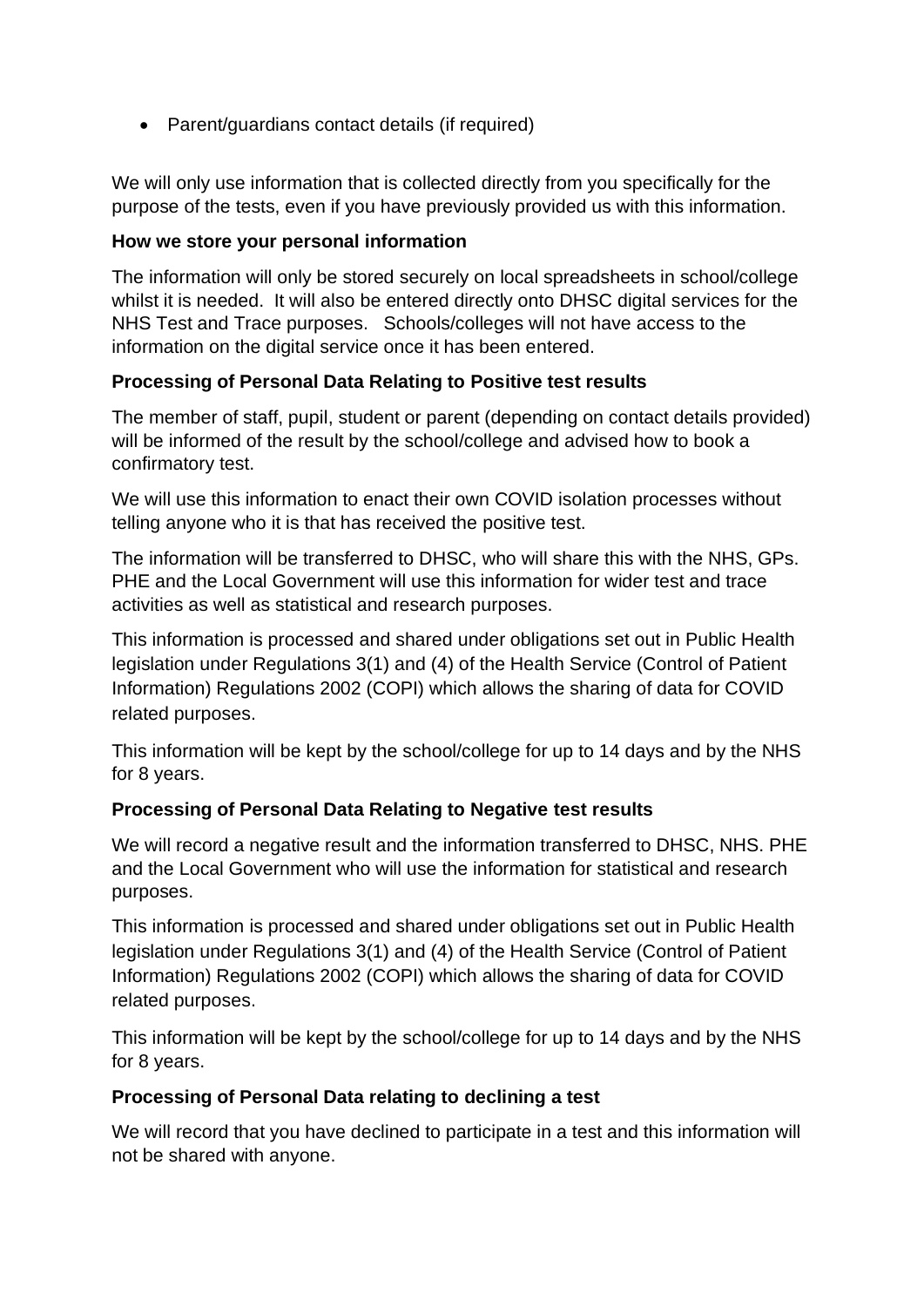### **Data Sharing Partners**

The personal data associated with test results will be shared with

- DHSC, NHS, PHE to ensure that they can undertake the necessary Test and Trace activities and to conduct research and compile statistic about Coronavirus.
- Your GP to maintain your medical records and to offer support and guidance as necessary
- Local Government to undertake local public health duties and to record and analyse local spreads.

### **Your Rights**

Under data protection law, you have rights including:

**Your right of access** - You have the right to ask us for copies of your personal information.

**Your right to rectification** - You have the right to ask us to rectify personal information you think is inaccurate. You also have the right to ask us to complete information you think is incomplete.

**Your right to erasure** - You have the right to ask us to erase your personal information in certain circumstances.

**Your right to restriction of processing** - You have the right to ask us to restrict the processing of your personal information in certain circumstances.

**Your right to object to processing** - You have the the right to object to the processing of your personal information in certain circumstances.

**Your right to data portability** - You have the right to ask that we transfer the personal information you gave us to another organisation, or to you, in certain circumstances.

You are not required to pay any charge for exercising your rights. If you make a request, we have one month to respond to you.

Please contact us at dpo@mountcarmelhigh.lancs.sch.uk if you wish to make a request.

### **How to complain**

If you have any concerns about our use of your personal information, you can make a complaint to us at dpo@mountcarmelhigh.lancs.sch.uk.

You can also complain to the ICO if you are unhappy with how we have used your data.

The ICO's address:

Information Commissioner's Office Wycliffe House